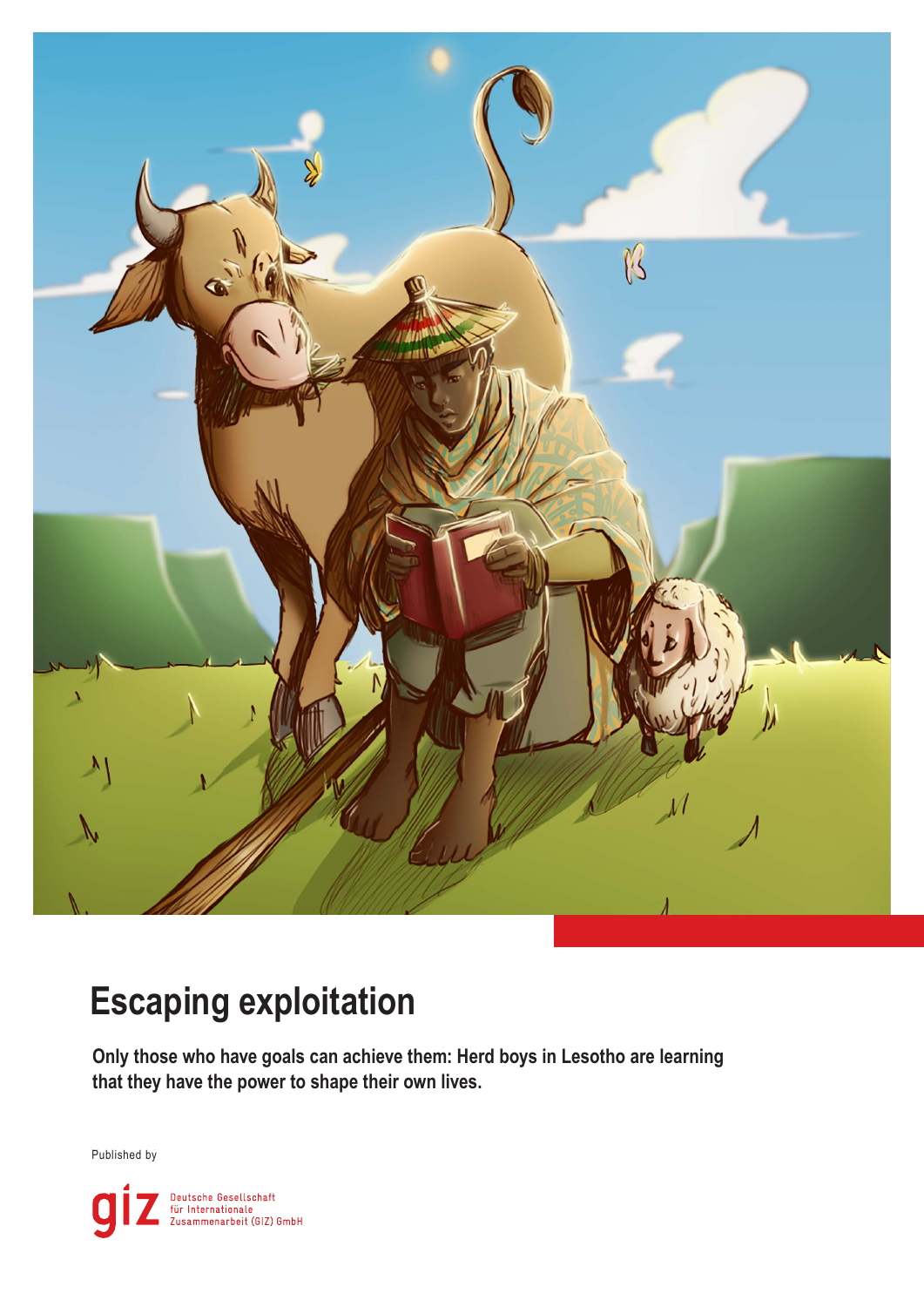# **When labour and children's rights have no meaning**

**In the mountainous regions of Lesotho, many young boys start working at an early age to contribute to their families' income. Instead of** 

**attending school, they work as child shepherds, driving herds of livestock through the highlands. Working conditions are harsh and dangerous.**

People living below the poverty line in Lesotho depend on any extra income. So many rural families send their sons up into the highlands to be herd boys. The work is hard, the isolation makes life difficult for the boys, and generally no one checks whether regulations like the statutory minimum wage are upheld. These hazardous employment conditions have consequences that impact society as a whole: Some young men are traumatised and exhibit aggressive behaviour, especially toward women and girls.

## **Preventing violence against women and girls in southern Africa**

With the help of the GIZ "Partnerships for the Prevention of Violence Against Women and Girls in Southern Africa" (PfP) project and in cooperation with the "Participatory Initiative for Social Accountability" (PISA), herd boys in Lesotho are turning their backs on violence and discovering new opportunities. The project also involved government officials, police officers and employers in conversations about how to more effectively target and punish labour rights violations against herd boys. The project was commissioned by the German Federal Ministry for Economic Cooperation and Development (BMZ).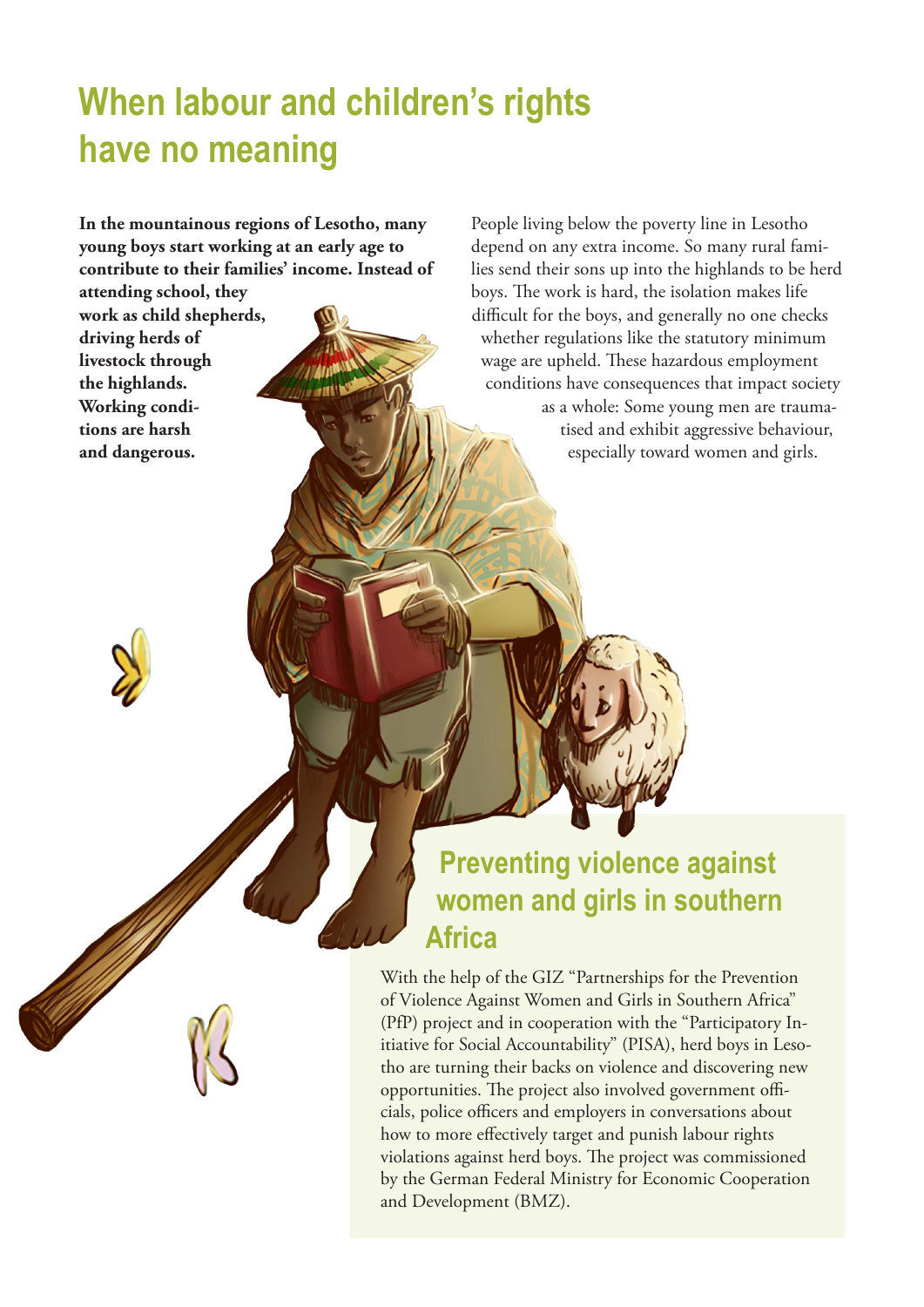# **"The cultural norms have to change."**

#### *Herd boy Thabo\*, 22, tells other young shepherds about their rights and opportunities for their futures:*

Thabo\* was just ten the first time he was sent up into the mountains to care for livestock. From then on, he walked more than eight hours a day with the sheep, cows, and goats, even spending nights with them. At the time, having to drop out of school did not bother him – he felt honoured to be able to contribute to his family's income and enjoyed spending time with the animals. The work was hard though because no one took the time to show him how to take on this challenging and sometimes dangerous job.

In rural Lesotho, most children of poor families have to pitch in to put enough food on the table. Thabo did not question this widely accepted fact of life for a long time. He could not imagine a life beyond shepherding, one that might even enable him to escape poverty.

Looking back, Thabo can see how the work has impacted his life. 22 years old today, Thabo speaks out against how boys are forced into shepherding and how the animal owners almost

completely disregard the rights of these working children. But what bothers him most is that he was given no choice in the matter. He gained this insight in a workshop organized by the Help Lesotho non-governmental organisation: "I now know what I want." Help Lesotho organizes trainings for herd boys on human rights, gender equality and HIV. The workshop was the first place Thabo learned about his labour and other rights as a child, like the right to an education, and

understood that he could want and work toward a different life. Thabo is still a shepherd, but his goals have changed: "I want to go to vocational school, have a family and work for them. Achieving this dream won't be easy, but it's what I want." He says the workshop changed a lot in the lives of other herd boys too. "There is a school near here where herd boys used to harass the girls. They beat them and sexually abused them." The workshop put an end to that, he says, and they now show more respect for the girls. "Our lives have changed a lot, even though the project was so short."

Today, Thabo passes on this knowledge to the other herd boys he meets at the livestock shelters in the mountains. He teaches them about their rights, how to treat girls with respect, and gives them a chance to talk about future prospects beyond herding. "Some are worried that demanding their rights would be disrespectful to their elders." He keeps bringing these topics up though, especially since he experienced first-hand the positive impact this exchange can have.

But Thabo also knows, "Nothing will change as

long as the culture stays the way it is." To improve the herd boys' situation, he says, the attitude of families and villagers has to change too. And employers must be held accountable for providing reasonable working conditions for the boys and allowing them to go to school. "They must all understand that they cannot deny the boys the right to education and a future of their own. Every boy, every child, every person should be given the chance to choose for himself or herself what he or she wants to do with his or her life."

*\*name changed.*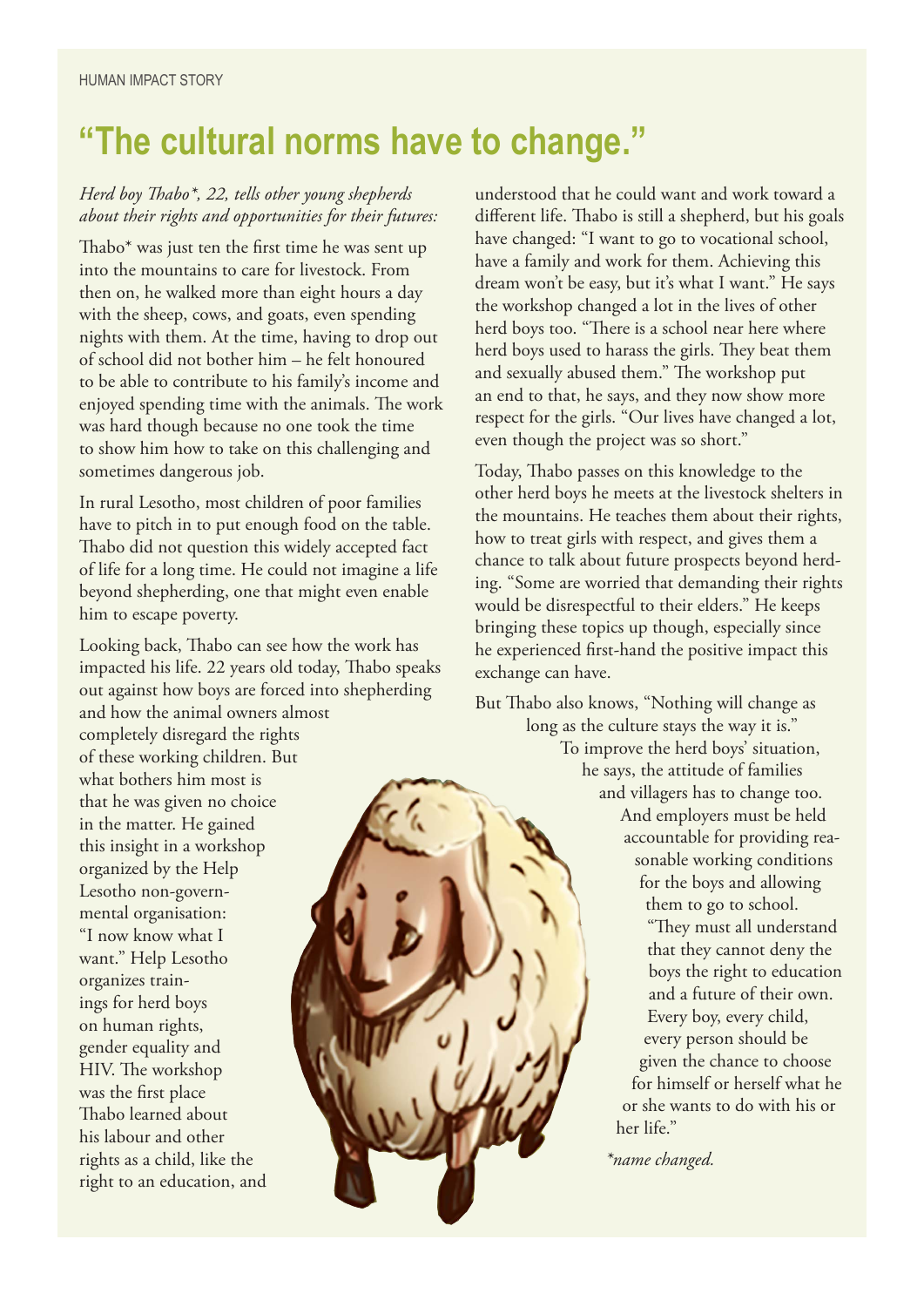#### The situation is Lesotho **Workers with no rights**

Lesotho's school enrolment rate has increased rapidly since the introduction of compulsory primary education: Almost every child – around 90 percent – starts school at the age of six. For boys in particular, however, school attendance is often short-lived. While more than two-thirds of girls move on to secondary school, most boys fail to complete primary school. This is mainly because they have to start contributing to the family income at an early age. About half of Lesotho's population lives below the national poverty line, and many families cannot survive without income from their children. Most boys start working as shepherds. When they are not caring for their own animals, they hire out to larger livestock farmers to lead their animals to watering holes and grazing areas. But the work is hazardous: Labour regulations have failed to address the herd boys' situation: They rarely have enough food or clothes, and are often paid far below the minimum wage. Some spend months sleeping with the animals in remote shelters without sanitation or health care. This violates the rights granted to all children in the Convention on the Rights of the Child and ILO Conventions 138 and 182 – the Minimum Age for Employment and the Elimination of the Worst Forms of Child Labour.

The situation is catastrophic for the boys' adolescent development: Herd boys face dangers from the forces of nature and armed attacks by livestock thieves with no protection. They are also usually taught a patriarchal and hierarchical worldview at home, so many boys have not learned to live together peacefully or to treat women and girls with respect. As a result, herd boys repeatedly fight over grazing land or attack and sexually assault girls of the same age.

#### The project

#### **A new way of life**

In cooperation with the "Participatory Initiative for Social Accountability" (PISA), the GIZ "Partnerships for the Prevention of Violence Against Women and Girls in Southern Africa" (PfP) project showed herd boys from Lesotho new perspectives and encouraged them to set their own paths in life. In workshops, the herd boys learned about the rights of children, conflict resolution and respectful behaviour, especially towards women and girls. The participants are now passing on their knowledge to other herd boys.

To improve working conditions for the herd boys, government officials, police officers, staff from local health care centres, and representatives from livestock farmers' associations discussed meas-

ures for curbing exploitation – such as requiring employers to outfit the children and young men with foul-weather gear. They also agreed to develop measures to more effectively punish employers who violate the rights of children in future.

The project used a human rights-based approach. Through peer learning, advocacy, community dialogue, and capacity building for the appropriate authorities, herd boys and young girls and women were empowered to exercise their rights as children and young adults. The project addressed two key violations of children's rights in Lesotho: Child labour and the exploitation of herd boys in Thaba Tseka, and sexual violence against young women and girls.